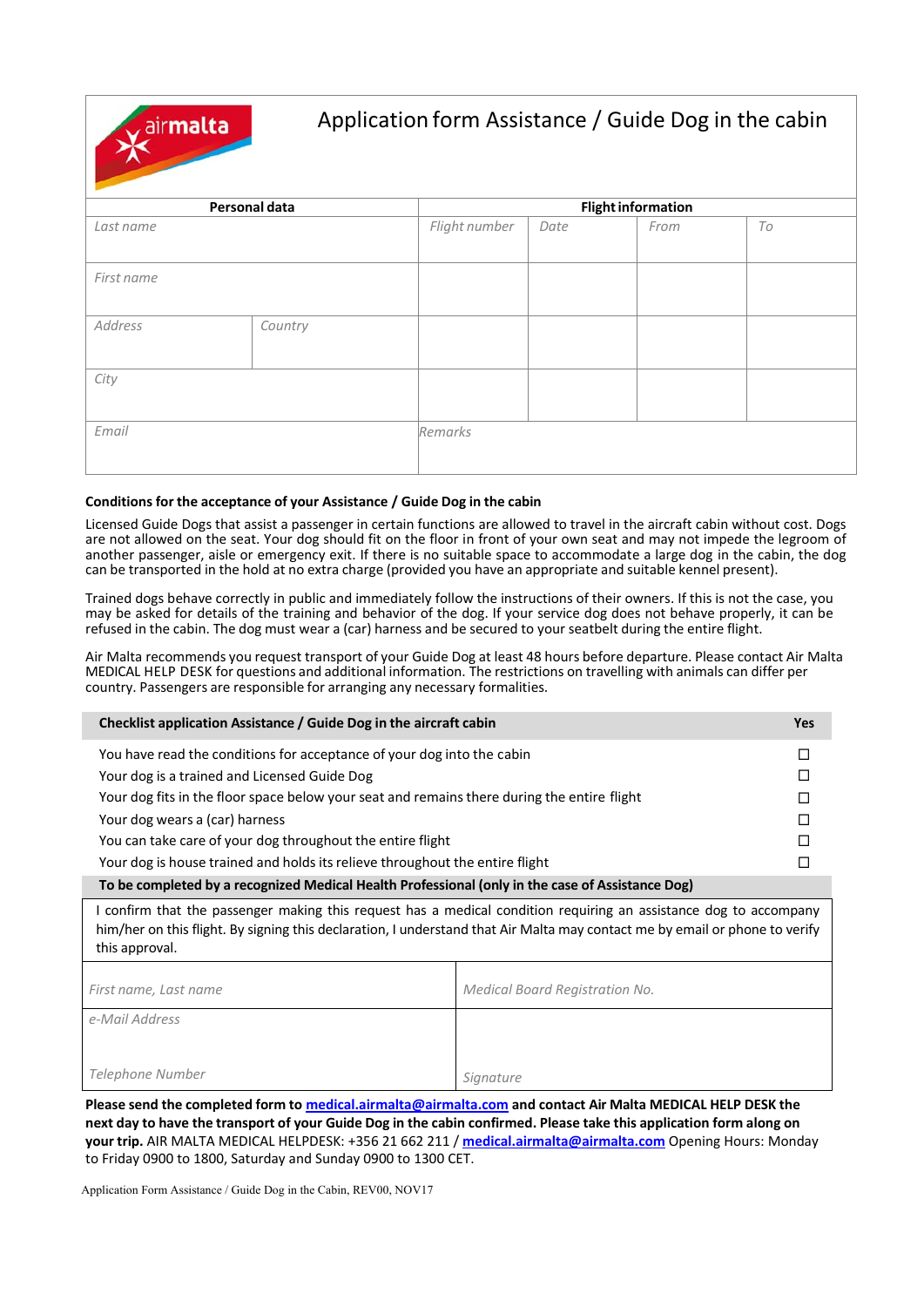

# **Travelling with your assistance dog**

**If you need to travel with your assistance dog, it is important that your dog is allowed with you into the cabin. This document provides an overview of what you need to know on the requirements for travelling with your assistance dog.**

### **In this document**

What you need to know Well‐trained assistance dog Necessary Documentation Seat

Cost At the airport Contact AIR MALTA MEDICAL HELPDESK

### **What you need to know**

An assistance dog is any guide dog, signal dog or other dog specially trained to provide personal assistance, to people who use power or manual wheelchairs, have balance issues, have various types of autism, need seizure alert or response, need to be alerted to other medical issues like low blood sugar, or have psychiatric disabilities.

#### **Guide dogs**

Guide dog for blind or deaf people Assistance dog Autism dog Epilepsy dog

Dogs are the only assistance animals accepted on Air Malta flights.

Air Malta is not required to:

- Deny boarding to another passenger on a flight in order to provide accommodation to a passenger with an assistance animal
- Allow more than one seat per ticket
- Provide a seat in a travel class other than the one that has been paid for.

Some countries have restrictions for animals travelling to that country. We therefore advise you to take any precautionary measures (such as having a valid animal passport and proof of vaccinations) that would apply when taking your assistance animal to such a country.

### **Circumstances under which your dog could be refused**

If your dog does not behave appropriately in public places as described under 'Well-trained assistance dog', Air Malta does not consider your dog as an assistance dog and your dog will be refused. When in doubt, you may be asked to provide additional information to confirm your dog is actually an assistance dog. If you cannot give a plausible verbal explanation, Air Malta may ask you to provide additional written proof.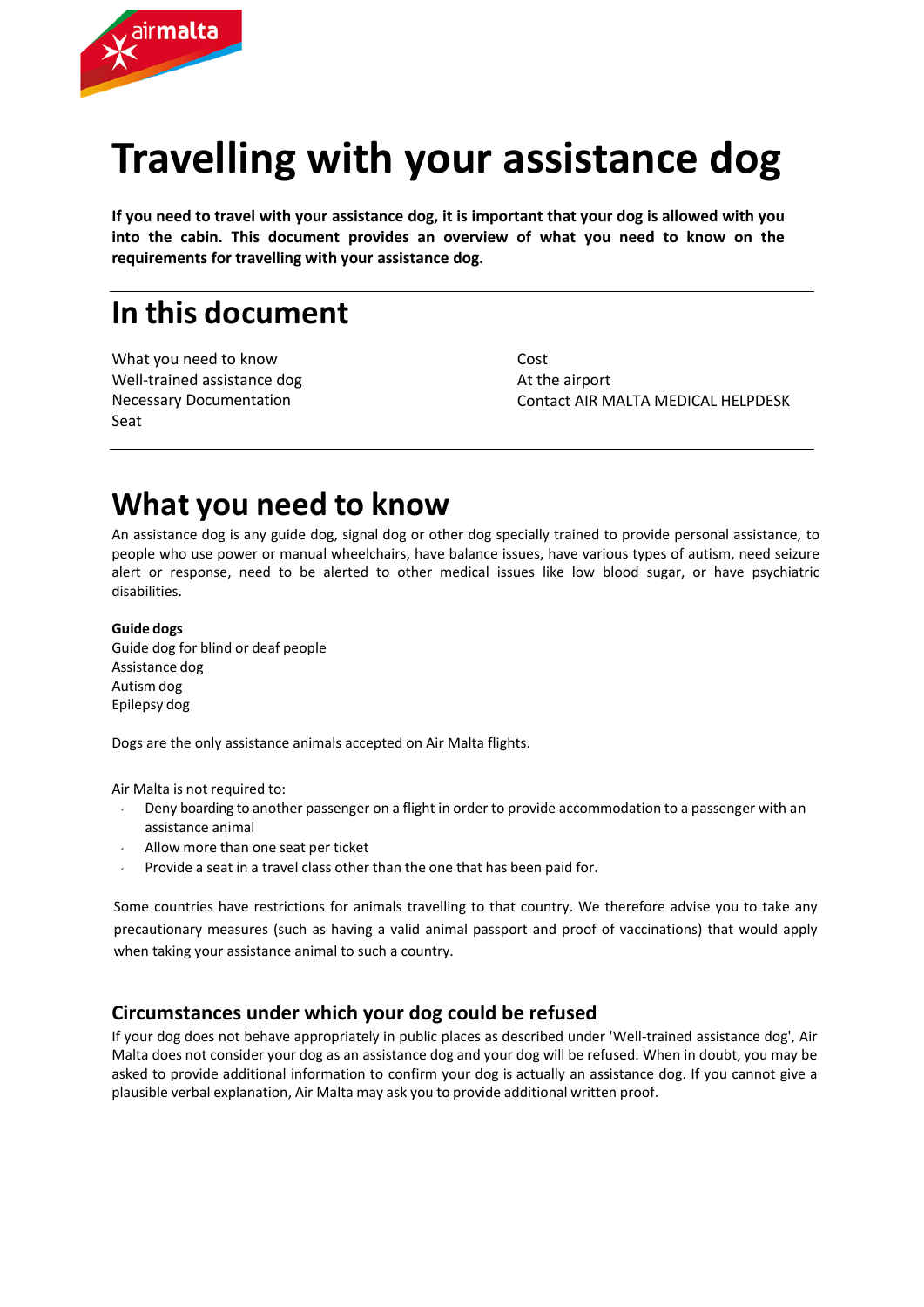

### **Well‐trained assistance dog**

Assistance dogs are trained to behave properly in public settings. A properly trained assistance dog will remain at its owner's feet. It does not run around, bark or growl, bite or jump on people. A dog that shows disruptive behavior has not been trained successfully. Therefore, Air Malta is not required to treat such a dog as an assistance dog, even if the dog has a supporting role for a physically challenged passenger or is necessary for a passenger's emotional well‐being.

The Assistance Dog must have been specifically trained, assessed and accredited for this function by an organisation that specializes in training of assistance dogs. Air Malta staff may request documentation as proof of such training.

"Assistance dogs in training" do not yet meet the legal definition of "Assistance Dog" and Air Malta does not allow these dogs into the cabin.

### **Necessary documentation**

### **Documentation for your Guide Dog**

You can contact AIR MALTA MEDICAL HELP DESK to seek approval of carriage for your Assistance / Guide Dog; please do so at least 48 hours before departure. You can also contact AIR MALTA MEDICAL HELP DESK for questions and additional information.

**I** Important: Please download and complete the 'Application Form Assistance / Guide Dog' to apply. Completed forms are to be sent to medical.airmalta@airmalta.com You can contact them the next day for confirmation on your request.

#### **Documentation for your Assistance Dog**

If you need to bring your Assistance Dog on board with you, you must make a request by contacting AIR MALTA MEDICAL HELP DESK *at least 48 hours before departure*. The law allows airline staff to ask for documentation as a means of verifying that the dog is an Assistance Dog. For the carriage of assistance dogs, within the form there is a section which is to be completed by a recognized medical health professional (medical doctor), which states the necessity for you to be travelling with your Assistance Dog. All fields within this section are mandatory and must include contact information of your recognized medical health professional for verification purposes. You can also contact AIR MALTA MEDICAL HELP DESK for questions and additional information.

#### **Signed statement from a recognised medical health professional**

By signing the medical declaration on the application form, a medical health professional is confirming that the passenger has a medical condition requiring an assistance dog on the flight, and that Air Malta may contact him/her by telephone or email for verification purposes.

Air Malta will not ask you about the nature of your disability.